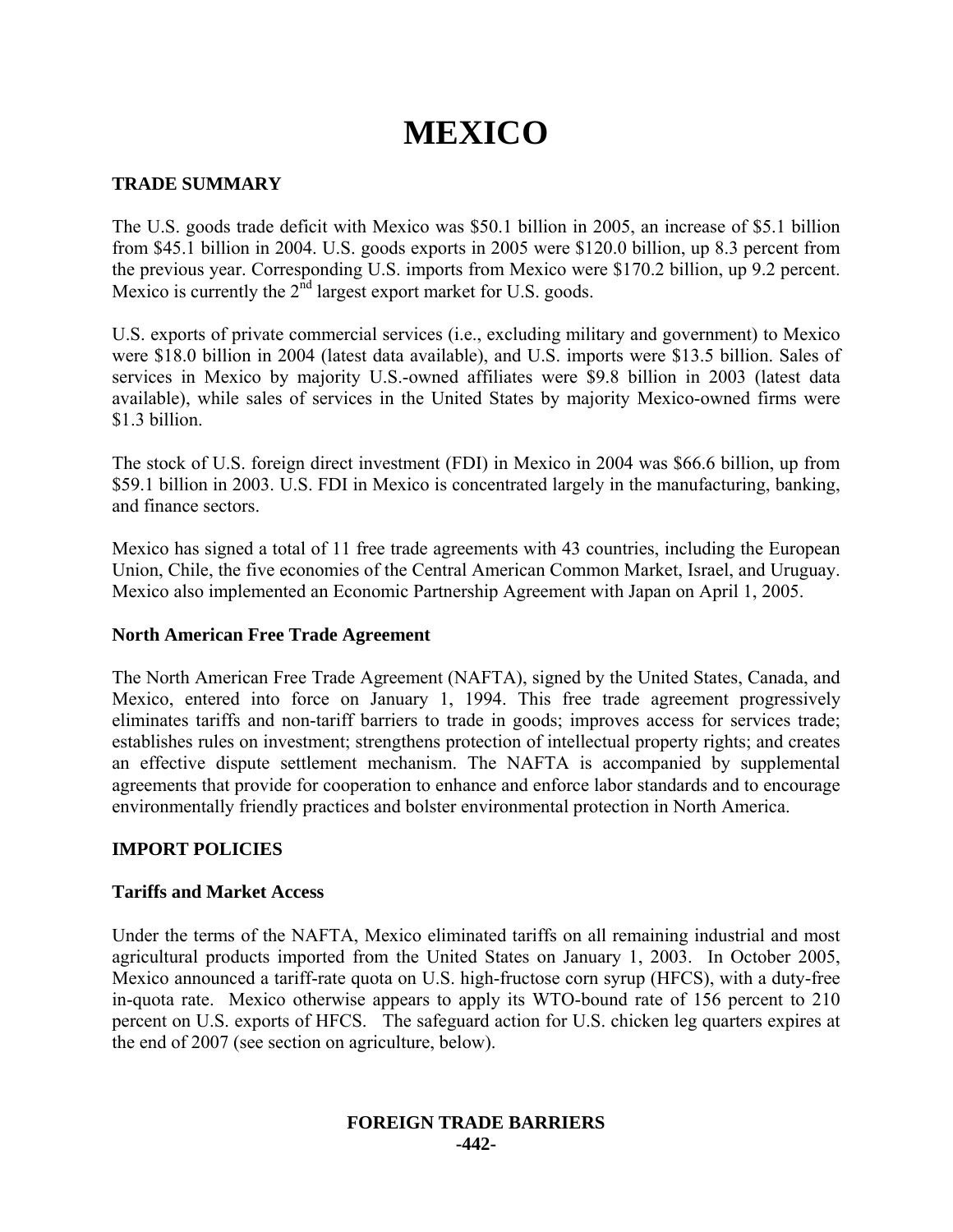Trade growth in agricultural products has been balanced since the NAFTA was implemented, with U.S. exports to Mexico increasing by \$5.7 billion from 1993 to 2005, and U.S. imports from Mexico increasing by \$5.6 billion. The numbers are less balanced, however, when considering nonagricultural trade. U.S. non-agricultural imports from Mexico grew \$125 billion compared with U.S. export growth of \$73 billion from 1993 to 2005.

A number of U.S. exports, both agricultural and non-agricultural, are subject to antidumping duties that limit access to the Mexican market. Products subject to these duties currently include beef, rice, epoxidized soy oil, apples, liquid caustic soda, ammonium sulfate, polyvinyl chloride, bond paper, industrial fatty acids, stearic acid, ethylene glycol monobutyl ether, and welded carbon steel pipe and tube. In 2005, Mexico terminated the antidumping investigations of crystal polystyrene and newsprint, and the self-initiated investigation of pork legs (hams), without imposing duties.

# **Agricultural Products**

The United States exported \$9.3 billion in agricultural products to Mexico in 2005, setting a new record. Mexico became the United States' second largest agricultural market in 2004. Under NAFTA, Mexico has eliminated nearly all import tariffs and tariff-rate quotas on agricultural products from the United States. As of January 1, 2005, the only U.S. agricultural exports subject to tariffs or tariff-rate quotas are corn, sugar, dry beans, orange juice, chicken leg quarters, highfructose corn syrup, and milk powder.

During the past year, Mexico's Secretariat of Economy (SECON) continued antidumping duties on beef, rice, and apples, and initiated a sunset review of existing duties on beef. In 2004, SECON terminated its antidumping investigation of U.S. pork, finding no cause for continuing the investigation. SECON subsequently self-initiated an antidumping investigation of U.S. pork legs (hams), and on December 21, 2005, Mexico announced it was terminating the investigation without imposing measures. Concerns about Mexico's methodology for determining injury to the Mexican domestic industry and for calculating dumping margins in the rice case led the United States to challenge the antidumping measure at the WTO. In June 2005, the WTO panel found in favor of the U.S. position. Mexico appealed the decision and the WTO Appellate Body subsequently agreed with nearly all of the panel's findings. SECON modified the beef dumping duties in 2004 in response to the findings of a NAFTA Chapter 19 panel, which determined that SECON did not sufficiently demonstrate that U.S. beef imports had damaged Mexico's beef industry. The panel's decision on remand, in which it must either uphold SECON's remand determination or issue additional remand instructions to SECON, is still pending. Mexican policies in this area have reduced the number of U.S. suppliers and altered product trading patterns. Industry representatives assert that \$100 to \$500 million in revenue is lost each year due to antidumping duties in the beef sector.

On December 29, 2004, SECON suspended the application of the 46.58 percent antidumping duty on U.S. red and golden delicious apples exported by members of the Northwest Fruit Exporters (NFE) and established a reference price system for NFE members. In February 2005, a Mexican court nullified the reference price system and on May 26, 2005, in response to an order from a Mexican court, SECON announced the elimination the 46.58 percent antidumping

#### **FOREIGN TRADE BARRIERS -443-**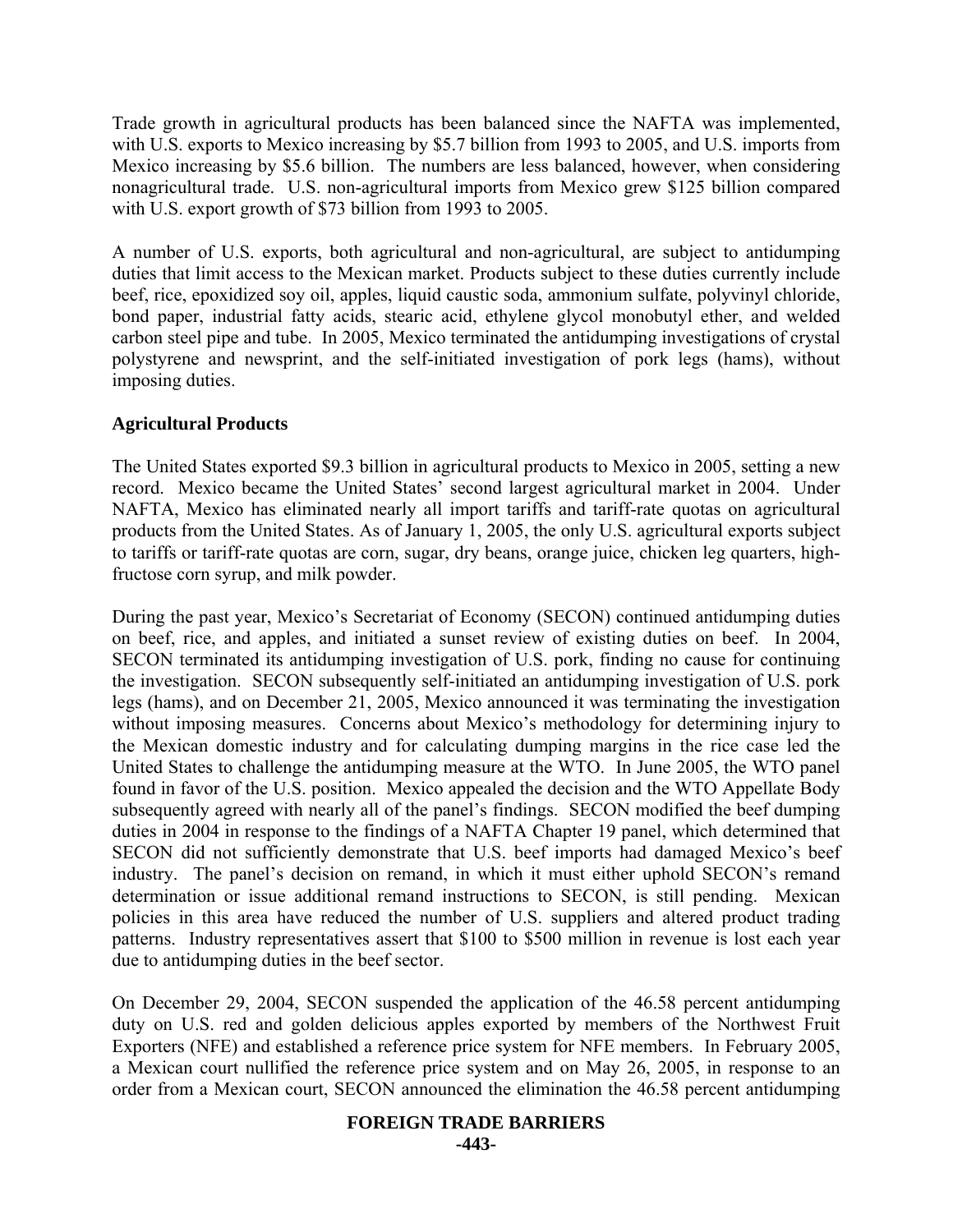duty for NFE members and the beginning of a new antidumping investigation on U.S. red and golden delicious apples for those members. On September 29, 2005, SECON announced the preliminary results of its investigation and imposed a preliminary antidumping duty of 44.67 percent on red and golden delicious varieties for all but three members of the NFE, who received lower or no duties. The original antidumping duty of 46.58 percent still applies to red and golden delicious apples by exporters who are not members of the NFE. When it announced the preliminary results of its investigation, SECON requested additional information from NFE exporters as well as exporters who had not yet participated in the investigation but wished to do so. That information was due in November 2005.

In July 2003, Mexico imposed a NAFTA safeguard on U.S. chicken leg quarters that will remain in effect until December 31, 2007. The safeguard takes the form of a tariff-rate quota (TRQ) on chicken leg quarters. The TRQ preserves market access for U.S. exporters at levels achieved in recent years. Pursuant to the NAFTA, Mexico agreed to provide compensation to the United States, including a commitment not to impose any additional import restrictions on U.S. poultry products and to eliminate certain sanitary restrictions on U.S. poultry products. U.S. poultry product exports were up 74.7 percent from October 2003 to October 2005.

On December 31, 2001, the Mexican Congress approved a 20 percent tax on certain beverages made with sweeteners other than cane sugar, including HFCS. HFCS sales fell dramatically below prior volumes, as bottling companies in Mexico switched to cane sugar to avoid the paying the tax. Industry estimates that the annual cost of this trade barrier to the United States is roughly \$944 million in U.S. HFCS sales losses and sizeable investment losses. Industry analyst's estimate that full restoration of the Mexican market for HFCS sales would increase the price per bushel for corn \$0.06 nationally, or \$0.10 in key corn states. Although temporarily suspended by the Fox Administration, the Mexican Supreme Court ruled this action unconstitutional and reinstated the tax on July 12, 2002. The tax has been renewed each year by the Mexican Congress, including for 2006. On March 16, 2004, the United States requested consultations under the dispute settlement procedures of the WTO, and on July 6, 2004, a WTO panel was established to review the dispute. The panel announced its findings on October 7, 2005, which supported the U.S. position that the tax is inconsistent with Mexico's WTO obligations. Mexico appealed the panel's report to the WTO Appellate Body on December 6, 2005. The Appellate Body circulated its report upholding the panel's finding on March 6, 2006.

On September 30, 2005, SECON established a tariff-rate quota of 250,000 metric tons for imports of U.S. HFCS, which will be in place until September 30, 2006. Imports will be managed through a permit system, but will not be exempt from the 20 percent domestic tax applied to certain beverages. Several HFCS consuming firms in Mexico have obtained injunctive relief (amparos) exempting them from the tax. The TRQ action mirrored a U.S. decision to establish under NAFTA a FY 2006 duty free tariff-rate quota for imports of 250,000 metric tons of Mexican sugar.

On August 18, 2005, Mexico placed additional duties on imports of several products from the United States. Tariffs ranging from nine to 30 percent were imposed on chewing gum, other confectionaries, certain fortified milk products, and certain wines. Mexico took this action after the United States failed to comply with a WTO recommendation that the Continued Dumping

#### **FOREIGN TRADE BARRIERS -444-**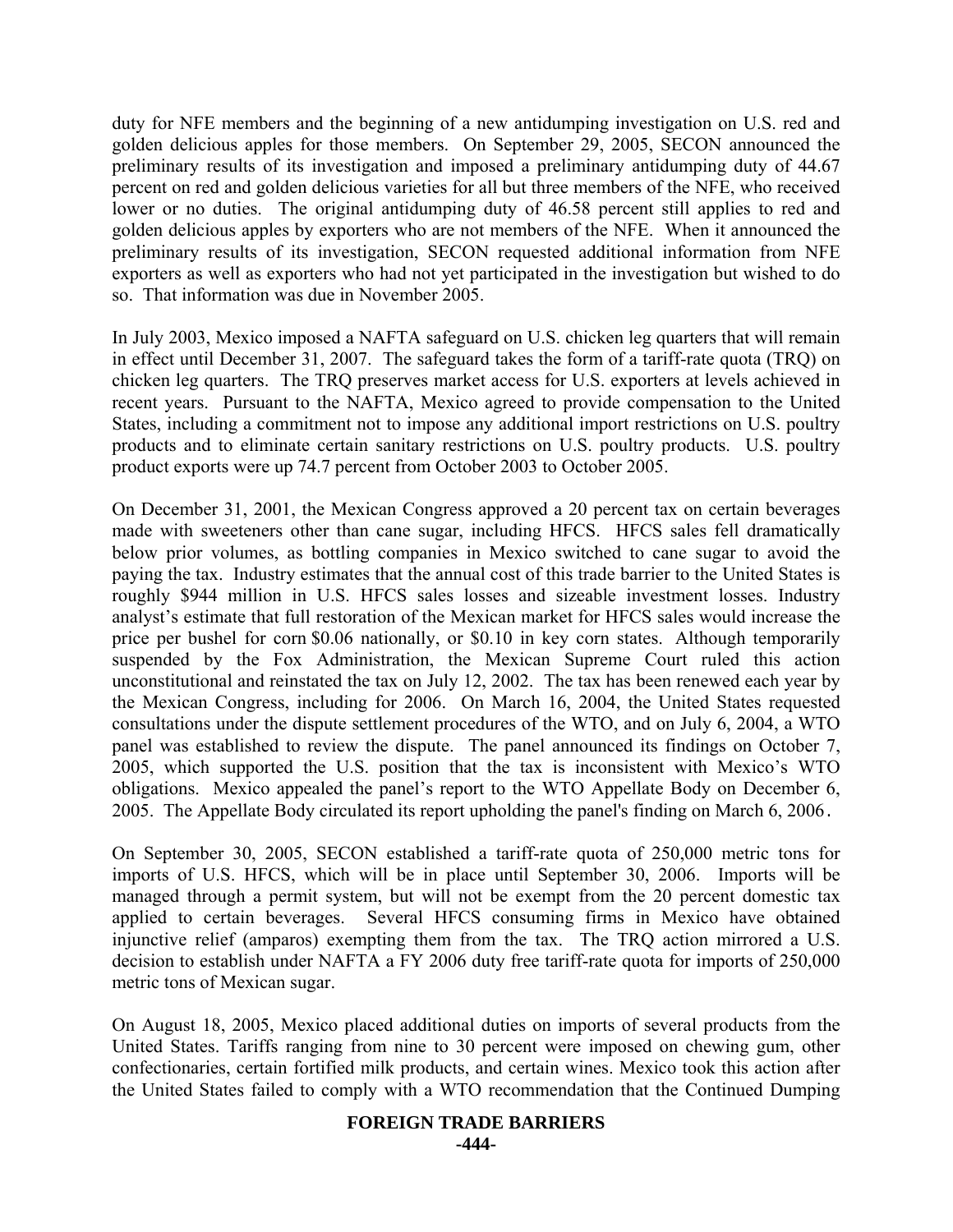and Subsidy Offset Act (CDSOA), known as the "Byrd Amendment") be brought into conformity with U.S. WTO obligations. The U.S. Congress repealed the CDSOA in December 2005.

### **Sanitary and Phytosanitary Issues**

In recent years, Mexican sanitary and phytosanitary standards have created barriers to exports of certain U.S. agricultural goods, including grains, seed products, apples, stone fruit, pork, beef, poultry, citrus, wood and wood products, dry beans, avocados, potatoes, and eggs. In addition, procedural requirements regarding sanitary and phytosanitary inspections at port of entry do not always reflect agreements reached between U.S. Department of Agriculture officials and the Mexican Secretariat of Agriculture, resulting in unnecessary delays at border points of entry, seaports, and airports. While the situation improved during 2005, significant quantities of imports were still rejected or delayed at the border.

Mexico banned imports of U.S. beef in December 2003, following the detection of a positive case of Bovine Spongiform Encephalopathy (BSE) in the State of Washington. In March 2004, Mexico announced that it would accept U.S. boneless beef from cattle less than 30 months of age, and it subsequently lifted restrictions on a number of offals and processed boneless beef products. Currently, bans or restrictions remain on bone-in beef, live cattle, certain offals and pet food. The United States is working intensively to fully re-open the market as quickly as possible.

The application of a zero tolerance for the presence of small amounts of bone in boneless beef led to the rejection of numerous U.S. beef shipments and the prohibition of exports from certain U.S. beef plants during 2005. An agreement to apply existing tolerances for bone as established in Mexican regulations has since greatly reduced the number of rejections.

In September 2005, Mexico's Secretariat of Health implemented a rule regulating the meat sector that established a tolerance of zero for the presence of salmonella in raw meat. This scientifically unjustifiable standard could lead to unnecessary product recalls and export restrictions for U.S. meat exporters.

Despite the lack of a protocol for returning live animals and adequate inspection facilities in Mexico, in June 2004, the Mexican Congress approved a measure requiring that the inspection of imported live animals take place in Mexico. The lack of adequate inspection facilities has hampered the importation of live animals. While Mexico's Congress appears to agree that the law should be changed, the provision remains in place pending agreement upon other modifications to the Animal Health Law.

In October 2005, Mexico lifted its Low Pathogenic Avian Influenza restrictions on poultry imports from nine U.S. states, but restrictions on 11 counties in Texas remain in place following a 2004 detection of High Pathogenic Avian Influenza.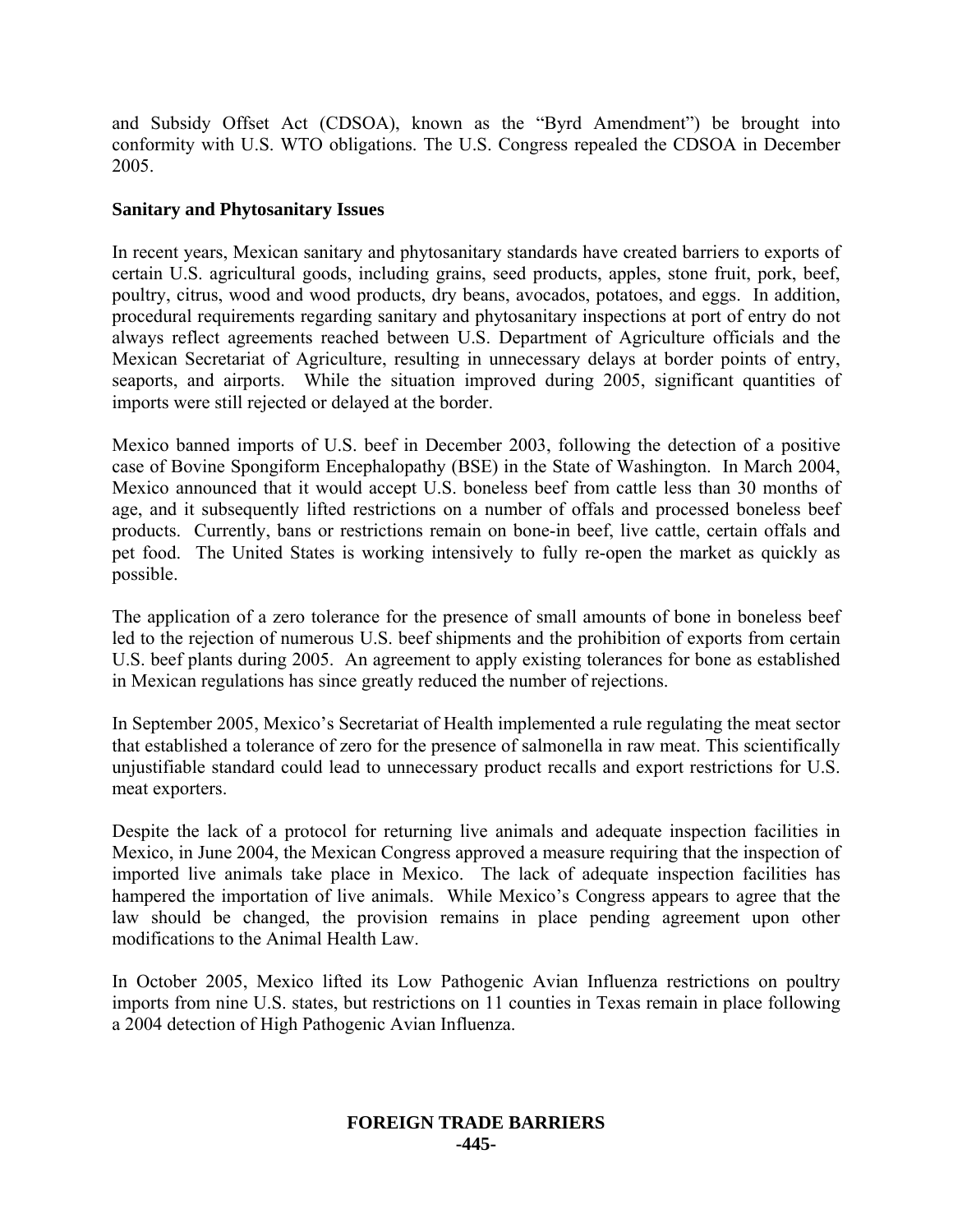### **Administrative Procedures and Customs Practices**

U.S. exporters continue to be concerned about Mexican customs administrative procedures, including insufficient prior notification of procedural changes; inconsistent interpretation of regulatory requirements at different border posts; and uneven enforcement of Mexican standards and labeling rules. There have been relatively few specific complaints, however, and Mexican customs has been putting procedures in place to address issues of non-uniformity at border ports of entry. Agricultural exporters note that Mexican inspection and clearance procedures for some agricultural goods are long, burdensome, non-transparent, and unreliable. Customs procedures for express packages continue to be burdensome, although Mexico has raised the *de minimis* level from \$1 to \$50. However, Mexican regulations still hold the courier 100 percent liable for the contents of shipments.

To be eligible to import well over 400 different items, including agricultural products, textiles, chemicals, electronics and auto parts, Mexican importers must apply to the Secretariat of Finance and Public Credit (SHCP) and be listed on a special industry sector registry. U.S. exporters complain that the registry requirement sometimes causes costly customs clearance delays when new products are added to the list of subject items with immediate effect, thereby denying importers sufficient notice to apply. They also report that certain importers have been summarily dropped from the registry without prior notice or subsequent explanation, effectively preventing U.S. exporters from shipping goods to Mexico.

Mexico requires import licenses for a number of commercially sensitive products. It also uses estimated prices for customs valuation of a wide range of products imported from the United States and other countries, including apples, milled rice, beer, distilled spirits, chemicals, wood, paper and paperboard products, textiles, apparel, toys, tools, and appliances.

Since October 2000, the Mexican government has imposed a burdensome guarantee system for goods subject to estimated prices. Importers cannot post bonds to guarantee the difference in duties and taxes if the declared value of an entering good is less than the official estimated price. Instead they must deposit the difference in cash at a designated Mexican financial institution or arrange one of two alternative sureties (a trust or line of credit). The cash deposit is not returned for three months and then only if the Mexican government has not initiated an investigation and if the supplier in the country of exportation has provided an invoice certified by its local chamber of commerce. Mexican banks charge as much as \$500 to open an account for this purpose and \$50 for each transaction, making this a burdensome and costly regulation for businesses on both sides of the border. The governments of the United States and Mexico are discussing an exchange of customs data that would result in the elimination of the estimated pricing regime.

In addition, U.S. exporters have expressed concerns regarding post-importation verification practices implemented by Mexican Customs and administered by private entities. Mexico has indicated that all information will remain confidential and that verifications are intended to validate the accuracy of all information presented to Mexican Customs. However, U.S. firms remain apprehensive about sharing business confidential information with a third-party. The U.S. government continues to monitor the situation.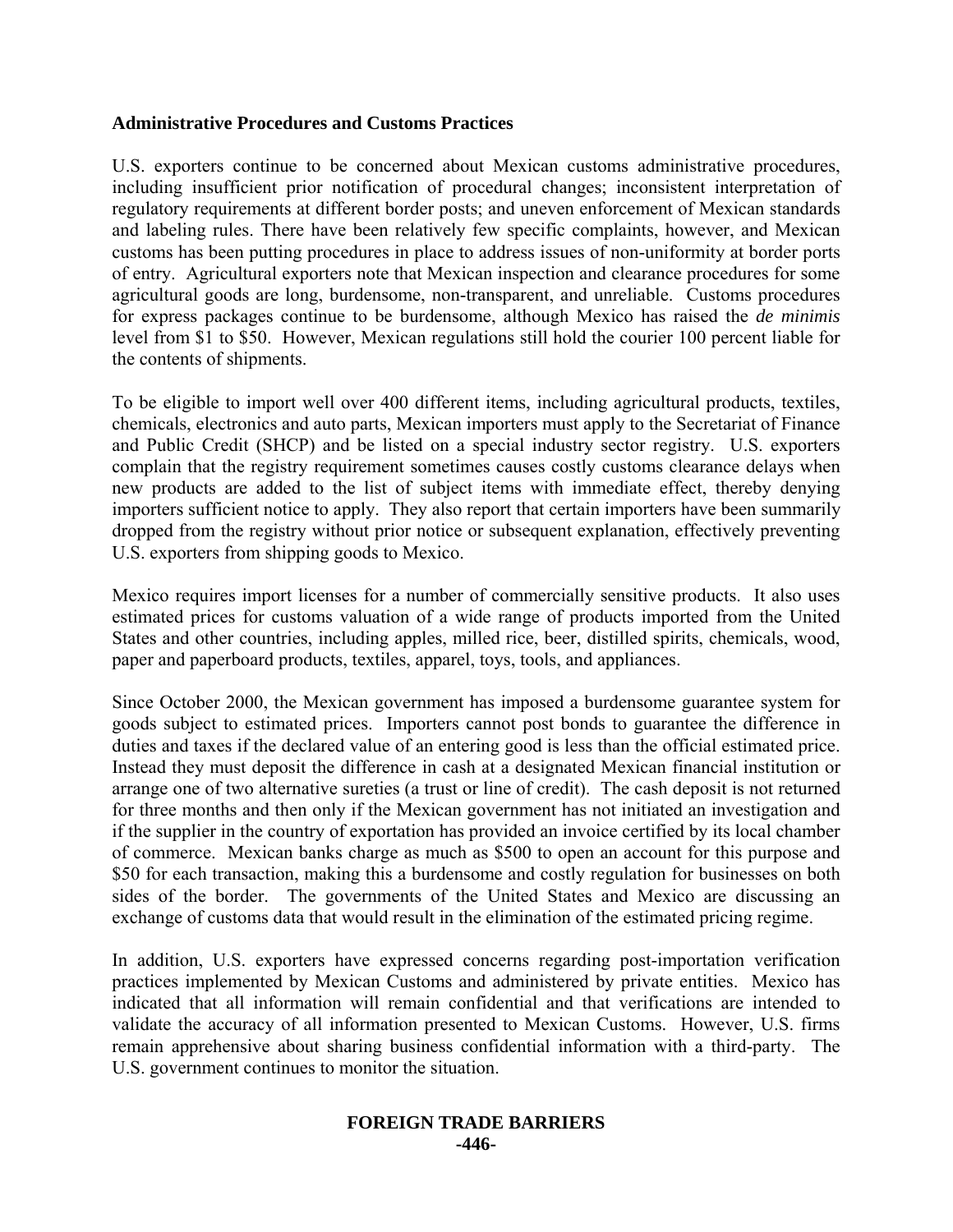U.S. firms also have raised concerns with a Mexican regulation (Annex 18) that requires additional documentation for imports of certain textile products. In particular, the regulation asks for detailed specification information, which certain exporters claim is proprietary and results in increased paperwork for the importer. Although the U.S. Government has confirmed with Mexican customs officials that the additional information is necessary for Mexican customs enforcement efforts, we continue to explore less burdensome alternatives.

# **STANDARDS, TESTING, LABELING AND CERTIFICATION**

Under NAFTA, Mexico was required, starting January 1, 1998, to recognize conformity assessment bodies in the United States and Canada on terms no less favorable than those applied in Mexico. The United States is still awaiting action on a 2003 request by a U.S. certification body to be recognized in Mexico. On January 21, 2005, Mexico published the convocatoria (formal announcement, or "call") in the *Diario Oficial* stating that one or more government agencies are requesting certification organizations for the standards involved. While the publication of the convocatoria has been considered a positive step, Mexican interests in the conformity assessment sector have vehemently resisted entry by non-Mexican entities, both before and after the publication of the convocatoria. To date, no U.S. certification bodies have been recognized by Mexico. In the telecommunications sector, Mexico has agreed to implement a Mutual Recognition Agreement to accept the results of testing to Mexican telecommunications regulatory requirements, by June 2006. If implemented, this will allow U.S. accreditors to accredit U.S. labs to test to Mexico's requirements.

U.S. exporters have alleged that certain regulations are enforced more strictly for imports than for domestically-produced products, and that there has been inconsistent treatment for the same goods at various ports of entry. Mexico has over 700 technical regulations called "Normas Oficiales Mexicanas" (NOMs) issued by a number of different agencies, each with its own conformity assessment procedures. Only the Secretariat of Economy, the Secretariat of Agriculture (for a limited sub-set of its NOMs), the Secretariat of Communications and Transport (for one of its NOMs), and the Secretariat of Environment and Natural Resources have published some conformity assessment procedures. Key Mexican ministries such as Health, Energy and Labor have yet to publish their respective procedures.

The United States is Mexico's largest export market for tequila, accounting for 50 percent of Mexican production. In 2003, the United States imported over \$402 million of tequila. Approximately 77 percent of the total volume was tequila in bulk form. In August 2003, the Mexican government, citing the need to ensure the quality of Mexican tequila, considered amending the official standard for tequila to require that tequila be "bottled at the source" in Mexico. The existing Mexican standard had required that only 100 percent agave tequila be bottled at the source. (Tequila made from less than 100 agave tequila could be sold and exported in bulk form under the prior official standard.) On January 6, 2006, Mexico published a final revised tequila standard that establishes new requirements for bulk exports. This does not include a requirement that all tequila be bottled in Mexico, but does contain onerous administration and inspection requirements for all bottlers. On January 17, 2006, the United States and Mexico signed an agreement which will ensure that Mexican exports of bulk tequila to the United States continue without interruption. Mexico will be prohibited from regulating the

# **FOREIGN TRADE BARRIERS**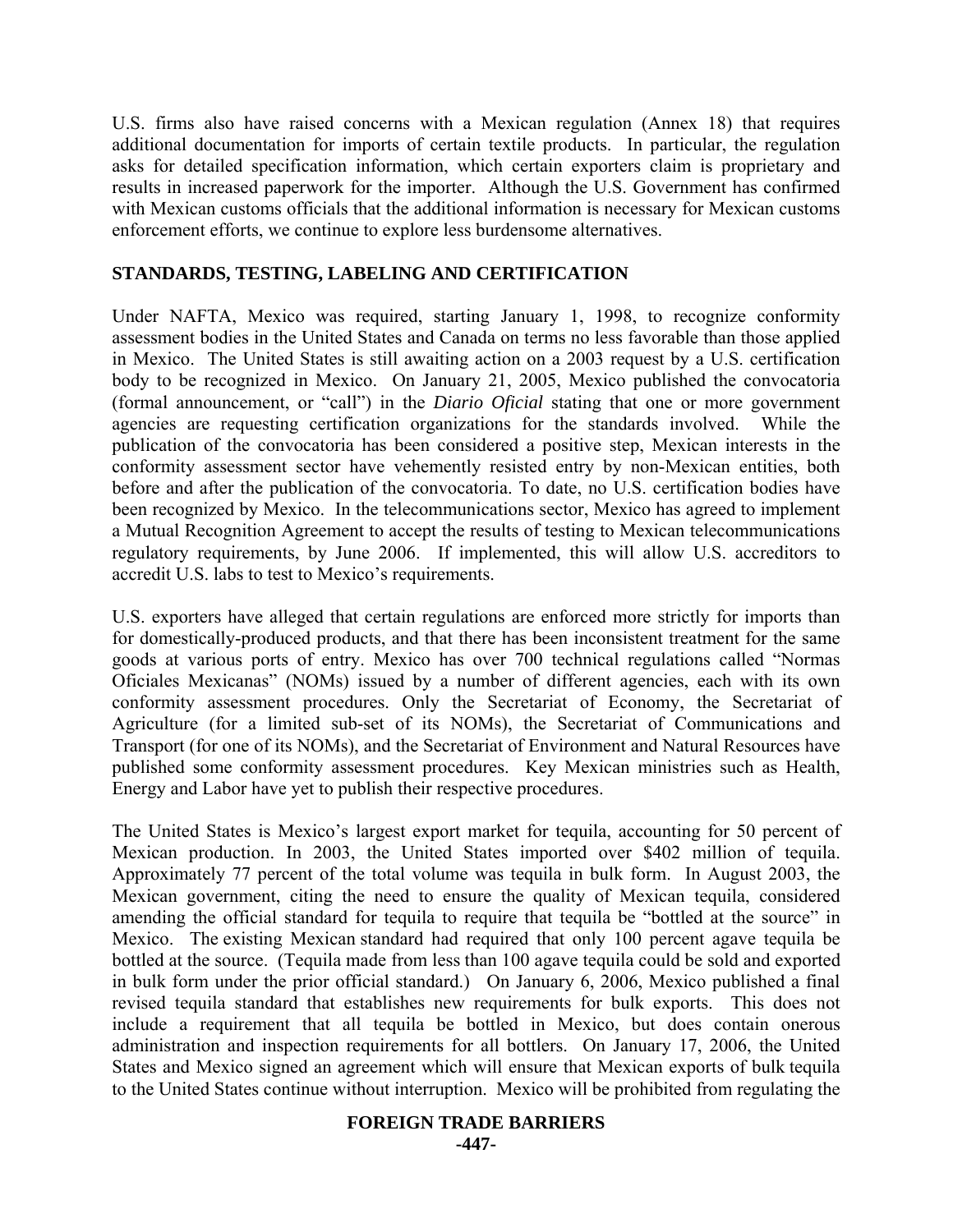marketing of tequila in the United States as well as the labeling, formulation, and marketing of distilled spirits specialty products (i.e., products that contain tequila, such as tequila-based liqueurs) outside of Mexico.

Mexico standards for all distilled spirits continue to include "analytical parameters" not based on science that could bar U.S. distilled spirits exports. Similarly, Mexico's alcohol content levels are inconsistent with international standards.

U.S. exporters of vitamins, nutritional supplements, and herbal remedies have reported that Mexico's health law regulations are discriminatory and arbitrarily impede access to the Mexican market. While Mexico has stated that it is looking at ways to address these concerns, the U.S. Government has thus far seen no progress. According to industry's estimates, the cost of this alleged trade barrier to the United States is over \$500 million annually.

# **GOVERNMENT PROCUREMENT**

Mexico's efforts to make its government procurement regime more transparent through policies and technologies have resulted in increased competition as well as savings for the government. The Mexican government has established several "e-government" Internet sites to increase transparency of government processes and establish guidelines for the conduct of government officials. "Compranet" allows on-line processing of government procurement and contracting. Implementation, while successful, still needs further regulatory and technological advances throughout the Mexican government.

The NAFTA Government Procurement Chapter allowed Mexico to cover only a temporary narrow list of services, based on the requirement that it would develop a permanent list of excluded services by July 1, 1995. After several years of discussion, the United States, Mexico, and Canada reached agreement in 2004 on a list of excluded services. The agreement means that Mexico will allow suppliers from its NAFTA partners to participate in the procurement of all of its services (by the entities covered under NAFTA and above specified contract values), except for the services that it expressly excludes. This means increased access for U.S. suppliers to Mexico's purchases of services. The expanded access became effective in June 2005 when Mexico published its list of excluded services.

As of January 1, 2003, NAFTA limits the total value of contracts that Mexico's parastatal petroleum and electricity monopolies, PEMEX and the Federal Electricity Commission (CFE), respectively, may remove from coverage under NAFTA to \$352 million per year. The United States has not been able to confirm whether this commitment has been properly implemented, as Mexico has not provided the statistics called for under NAFTA. Mexico has indicated it will send to the United States and Canada notice of the set-aside calculation, along with the methodology used in the calculation.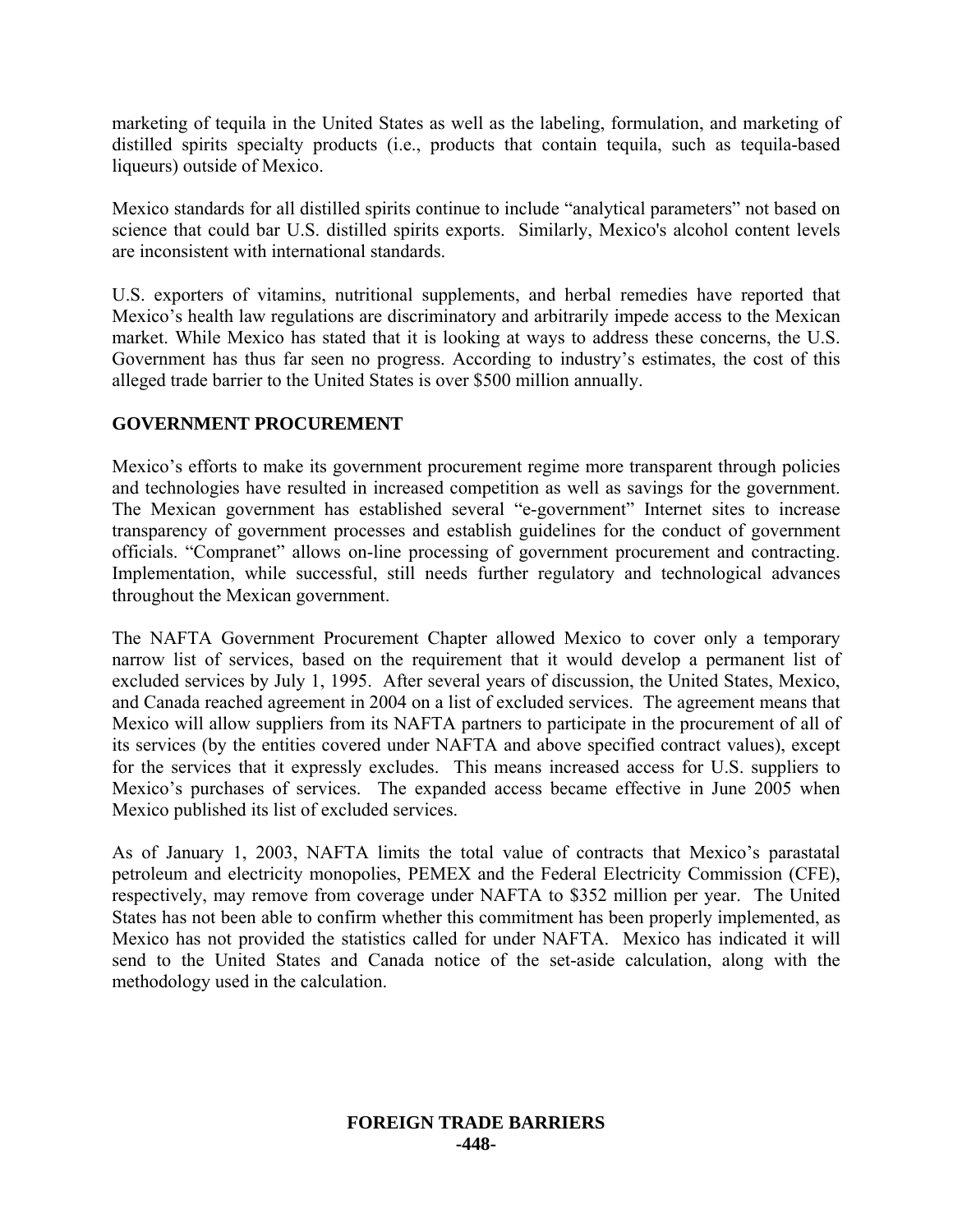# **INTELLECTUAL PROPERTY RIGHTS (IPR) PROTECTION**

Under NAFTA and the WTO Agreement on Trade-Related Aspects of Intellectual Property Rights (TRIPS), Mexico is obligated to implement certain standards for the protection of intellectual property and procedures to address infringement, including copyright piracy and trademark counterfeiting. Despite a fairly comprehensive set of IPR laws and an increase in the number of seizures and arrests during 2004 and 2005, the extent of IPR violations in Mexico remains dramatic. Monetary sanctions and other penalties, when imposed, are minimal and largely targeted at the bottom-tier of the piracy chain, i.e. the small scale sellers of pirated materials, who are numerous and easily replaced. A concerted effort to target the highest levels of organized crime, which is increasingly behind piracy in Mexico, is necessary to make a real impact and deter piracy. The United States remains concerned about the continuing high levels of piracy and counterfeiting in Mexico and closely monitors how the Mexican government is addressing these problems. Mexico was taken off the Special 301 "Watch List" in 2000, but returned to the list in 2003 and remained on the "Watch List" in 2004 due to enforcement deficiencies.

# **Copyright Protection**

Copyright piracy remains a major problem in Mexico, with U.S. industry loss estimates growing each year. Although enforcement efforts by the Mexican government seem to be improving, piracy levels continue to rise, resulting in closures of legitimate copyright-related businesses, according to industry sources. Pirated and counterfeit sound and motion picture recordings are widely available throughout Mexico, where piracy has shifted from traditional formats to optical discs (CD, DVD, CD-ROM). The International Intellectual Property Alliance (IIPA) estimates that trade losses due to copyright piracy in Mexico totaled \$1,253.4 million in 2005. That year, music piracy represented 65 percent of the total market; business software piracy, 64 percent; motion picture piracy, 62 percent; and entertainment software piracy, 75 percent. In July 2003, the Mexican Congress amended the Mexican copyright law, and finally in September 2005 published the law, thereby bringing it into effect. Industry associations and Indautor, the Mexican government agency that regulates copyrights, claim the new legislation brings Mexico in compliance with its obligations under the NAFTA IPR Chapter and the WTO TRIPS Agreement.

Mexican law enforcement agencies have conducted thousands of piracy raids and the U.S. copyright industries report good cooperation with the police in various jurisdictions around Mexico. In 2003, the Attorney General's Office created an IPR enforcement unit, which combines federal prosecutors and police to make the enforcement regime more effective and efficient. In 2004, the Attorney General's Office authorized its Organized Crime Division to investigate piracy. Very few IPR violations result in prison terms. As a result, pirates and counterfeiters are often released and return to their illegal activities. Well-known markets selling pirated and counterfeit goods, such as Tepito in Mexico City, remain ubiquitous.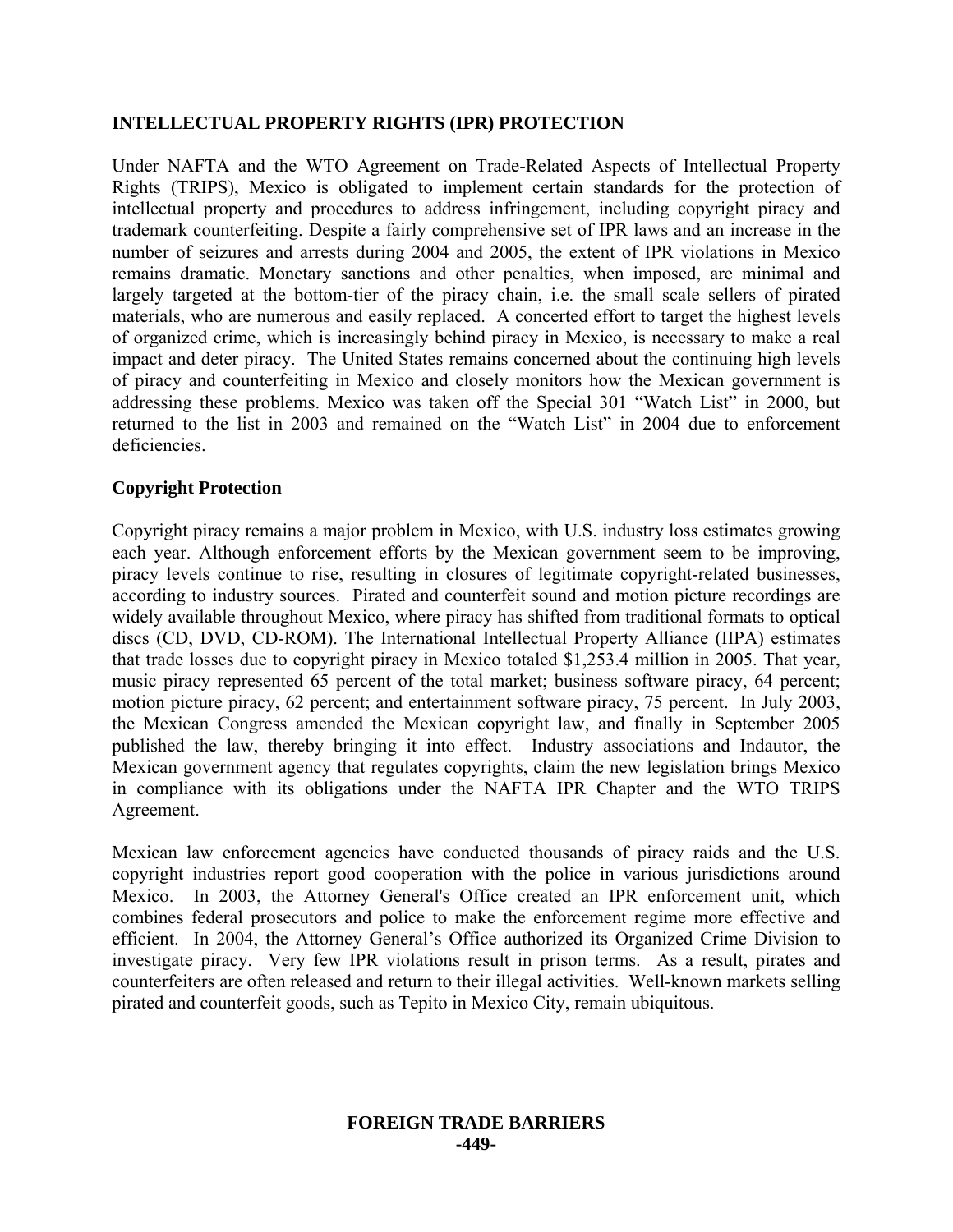# **Patent, Trademark, Pharmaceutical and Agricultural Chemical Protection**

Patents and trademarks are under the jurisdiction of the Mexican Institute of Industrial Property (IMPI), an independent agency that operates under the auspices of the Secretariat of the Economy.

U.S. pharmaceutical and agricultural/chemical companies are concerned about the lack of coordination between IMPI and other Mexican agencies with regard to government procurement of copies of patented pharmaceuticals. In 2003, the Mexican Ministry of Health agreed that starting with purchases scheduled for delivery on January 1, 2003, IMSS (Mexican Social Security Institute) and possibly ISSSTE (Social Security Institute for Government Workers) would purchase only legitimate versions of products patented in Mexico. Unfortunately, it appears this agreement is not being fully implemented due to alleged financial shortcomings at the agencies.

In September 2003, the Ministries of Health and Economy implemented a Presidential decree that requires applicants for safety and health registrations to show proof of patent and proof that test data was obtained in a legitimate matter. According to the regulation, failure to present proof of patent and test data will result in denial of the registration. Also, if a company is caught providing false information, it can now be subject to both civil and criminal proceedings. While this measure is a positive development, the regulation limits linkage to product patents only, excluding process patents. Moreover, U.S. industry reports that enforcement of the regulation is weak, as the Ministry of Health (MOH) continues to provide local companies authorization to market unauthorized copies of patented pharmaceutical products. It is hoped that compliance with this decree will help to eliminate copies of patented pharmaceuticals from the supply chain for IMSS and ISSSTE.

U.S. companies holding trademarks in Mexico have cited problems with trademark enforcement and administration. When counterfeit items are discovered, injunctions against trademark violators are often unenforceable and are consistently challenged before the courts. Although federal administrative actions are supposed to be completed within four months, actions related to trademark enforcement often take as long as 18 months. The time can be lengthened by jurisdictional and procedural disputes within the Mexican government, as well as by internal coordination problems within IMPI and between IMPI and the Attorney General's office. Trademark applications in Mexico are not subject to opposition.

Registrations are issued and can only be canceled after registration. On average, it takes two and a half years to cancel a trademark registration, and the registrant is allowed to continue using the mark for one year following cancellation.

### **Border Enforcement of IPR**

NAFTA Article 1718 and Article 51 of the TRIPS Agreement obligate Mexico to allow U.S. intellectual property rights holders to apply to Mexican authorities for suspension of release of counterfeit trademark or pirated copyright goods. Intellectual property rights owners seeking to use the procedure must obtain an order from IMPI that directs customs officials to detain the

#### **FOREIGN TRADE BARRIERS -450-**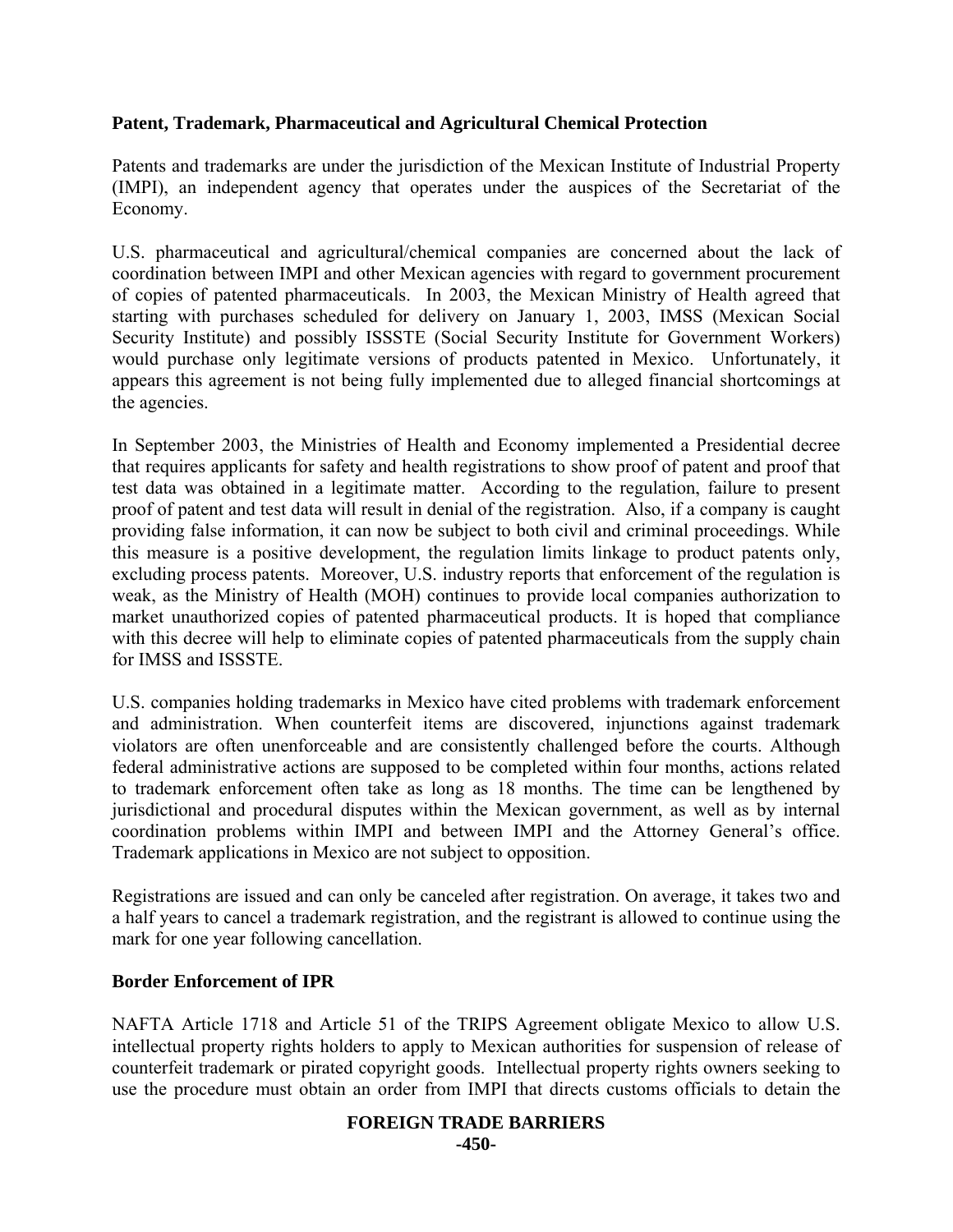merchandise. Companies requesting such actions generally report positive outcomes. However, U.S. industry has sought increased cooperation and communication between IMPI and Mexican customs in order to prevent the release of counterfeit goods into the Mexican market.

# **SERVICES BARRIERS**

## **Telecommunications**

The 2004-2005 Global Information Technology Report's Networked Readiness Index (NRI) of 104 nations's ranked Mexico number 60, down from 44, on a scale measuring the degree of Information and Communication Technology development. The outcome of this year's report reflects Mexico's struggle with constructing regulations to promote interconnection and technology convergence and improve competitiveness.

Among Mexico's greatest challenges, is promoting telecommunications competitiveness. Telmex continues to dominate the market and retain influence over the Secretariat of Communications and Transport (SCT) and the Federal Communications Committee (COFETEL). Both agencies have failed to adequately resolve disputes and act upon competitors' claims of market discrimination. The few times the government has attempted to take action to improve competitiveness, Telmex has successfully blocked enforcement by using court-ordered injunctions and other legal maneuvers.

This behavior is exemplified by the current debate over so-called Triple-Play services (voice, data, and video). Previously, Cable TV operators were given the legal capacity to offer telephony services through their networks only if they partnered with a licensed telecom carrier. This requirement limited the spread of VoIP services by restricting Cable TV operators. Due to the intervention of the Federal Competition Commission (COFECO), however, the ruling was recently over-turned and the partnering requirement abolished, enabling Cable TV operators to offer triple-play services. The ability of cable companies to provide triple-play services is expected to trigger regional consolidation among the approximately 200 cable companies as they attempt to successfully compete with Telmex. Industry sources suggest that COFETEL is considering granting Telmex the immediate ability to provide video or broadcasting services to placate Telmex for the perceived loss of market share. COFECO, among other agencies, has suggested that Telmex not be given the ability to provide the services for at least two years. However, Telmex has insisted that it will release video phone services in the near future and is prepared to legally fight such a ruling.

COFETEL and SCT have been hesitant to increase foreign direct investment in the sector. In accordance with the WTO dispute, Mexico – Measures Affecting Telecommunications Services, in August 2004, Mexico removed the provisions of Mexican law that created a uniform tariff and proportional return system for international traffic and the requirement that the carrier with the greatest proportion of outgoing traffic to a country negotiate the settlement rate on behalf of all Mexican carriers. In August 2005, COFETEL published a new set of regulations for resalebased telecommunications services in Mexico. Such services would be open to one-hundred percent foreign owned companies. However, these regulations and the resale rules constructed

#### **FOREIGN TRADE BARRIERS -451-**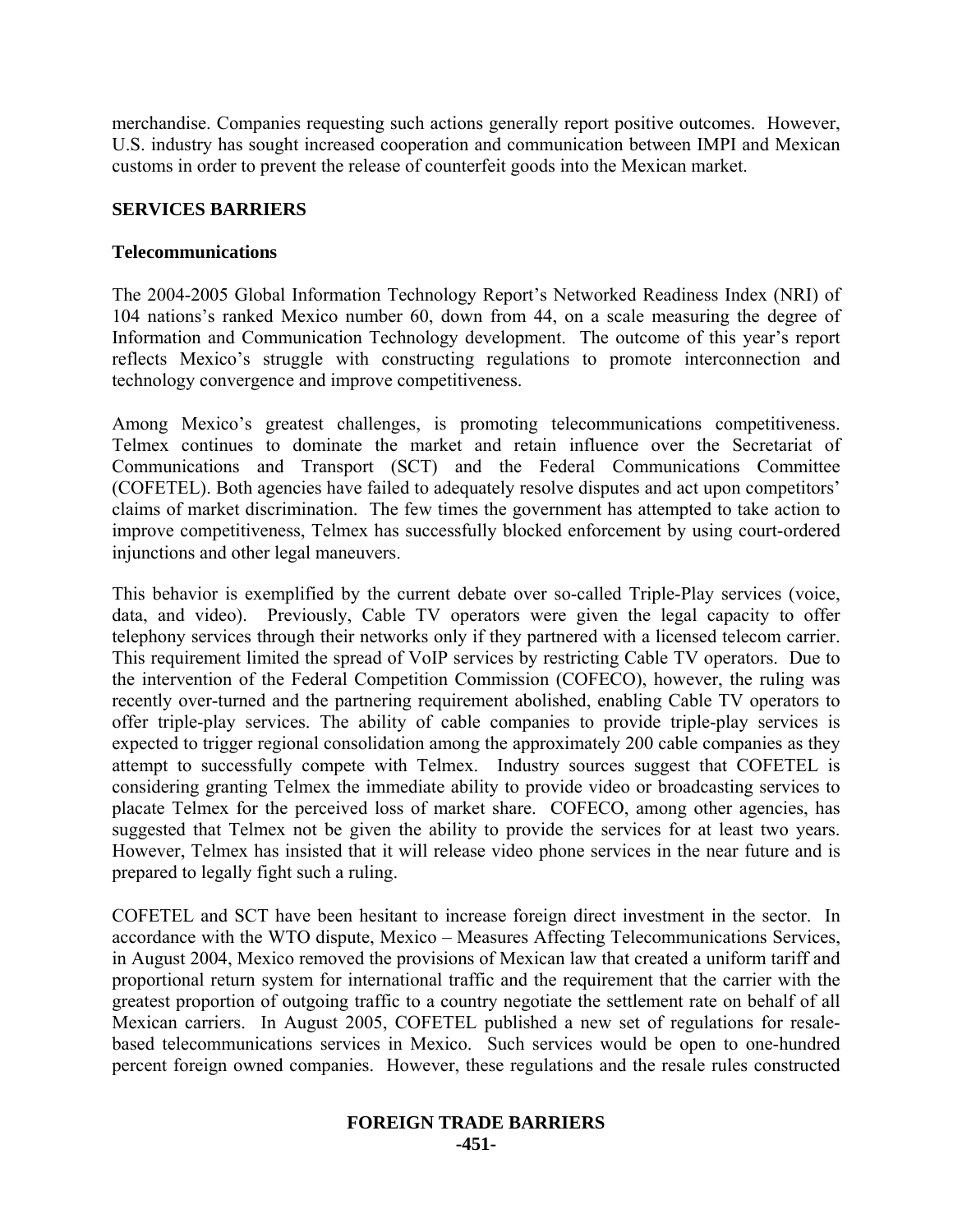by SCT continue to prevent foreign carriers from using leased lines to bring calls directly into the domestic network.

A troubling development is COFETEL and SCT's desire to implement a long distance "calling party pays" system for wireless services that will shift all interconnection charges to the company (and ultimately customer) where the calls originate. If implemented, interconnection rates and tariffs could cost U.S. industry and consumers hundreds of millions of dollars annually, depending on the rate set. Acting on the advice of COFECO and Mexico's Federal Regulatory Commission (COFEMER), COFETEL and SCT have refrained from publishing their calling party pays regulations until they are able to provide a more favorable playing field for interconnecting companies and consumers. COFETEL has also pledged to ensure that any new rate imposed for terminating calls on wireless networks would be cost-oriented, consistent with Mexico's WTO obligations.

Many telecom experts believe that granting COFETEL further authority and independence would improve the Mexican government's ability to promote the convergence and interconnection of technology systems while avoiding conflicts of interest with SCT and Telmex. However, recent legislative efforts to increase COFETEL's transparency and allot it the power to apply sanctions, establish official standards, adopt OECD quality standards, and increase transparency in the contract/concessions process have not passed. The SCT, which has been criticized as unduly partial to Telmex's interests, continues to have the last word on regulatory decisions and enforcement. Legislation to strengthen COFETEL and grant it independence from SCT remains key to improving Mexico's competitiveness in the telecommunications sector.

# **INVESTMENT BARRIERS**

### **Ownership Reservations**

Mexico's oil and gas policy is highly restrictive when it comes to private equity investment. The sector remains closed to foreign investment other than in the Liquefied Natural Gas (LNG) sector and in the marketing of petroleum products. Only Mexican nationals may own gas stations.

The Mexican constitution mandates state ownership of hydrocarbons and provides that no concessions or other types of production-sharing agreements or risk contracts shall be granted in regard to hydrocarbon exploitation.

Mexico was able to meet its energy needs for many years under this restriction. Recently, the Mexican government has explored ways of allowing additional foreign investment in the energy sector consistent with it constitution, hoping to attract capital that will strengthen the highly leveraged national oil company, Pemex. So far the reform efforts have had little success.

Other laws limit certain sectors or activities (e.g., forestry exploitation) to Mexican nationals. Investment restrictions prohibit foreign ownership of residential real property within 50 kilometers of the nation's coasts and 100 kilometers of its land borders. However, foreigners may acquire the effective use of residential property in the restricted zones through trusts administered by Mexican banks. A national foreign investment commission reviews foreign

#### **FOREIGN TRADE BARRIERS**